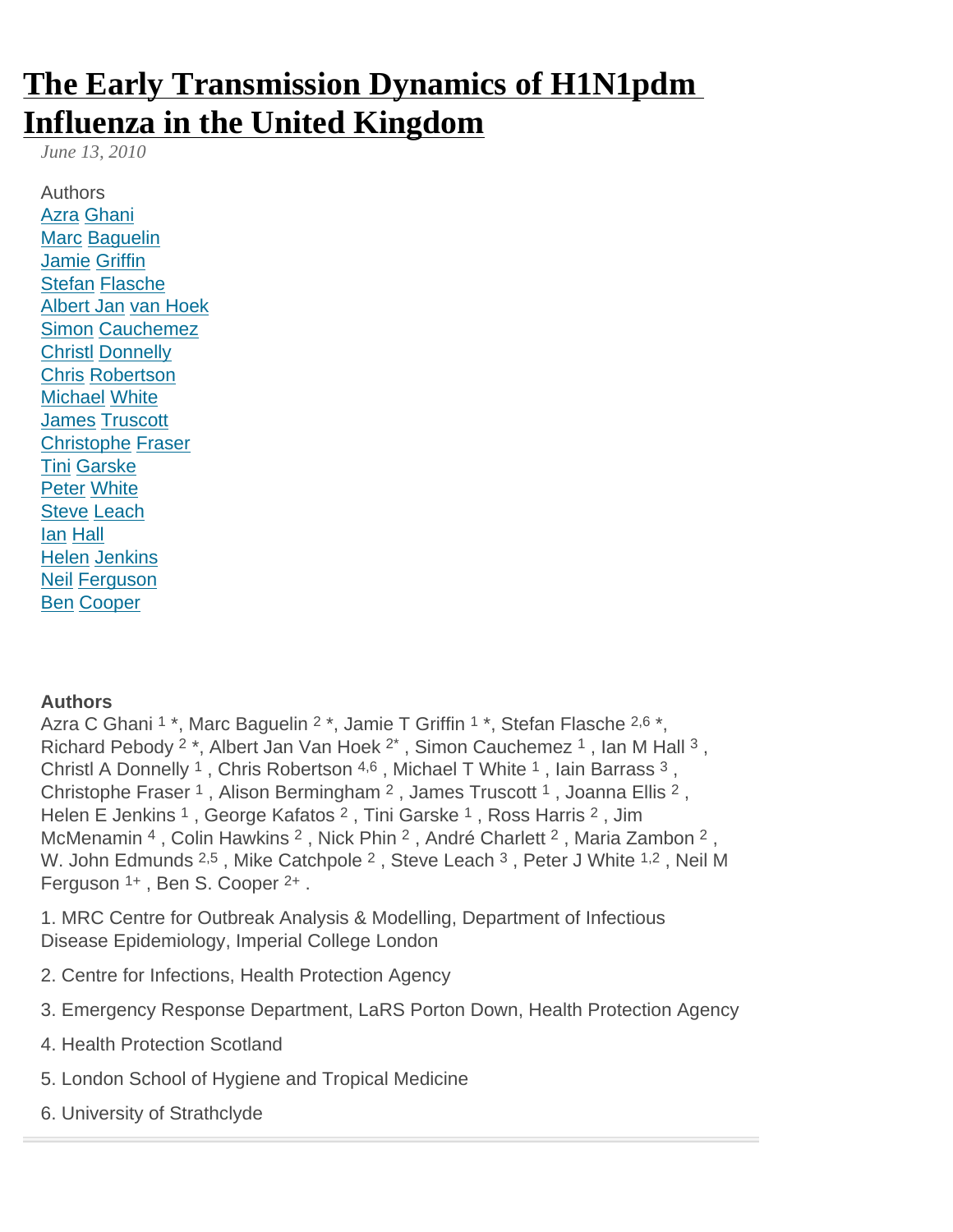\*These authors contributed equally. + Correspondence to neil.ferguson@imperial.ac.uk or ben@tropmedres.ac .

## **Abstract**

We analyzed data on all laboratory-confirmed cases of H1N1pdm influenza in the UK to 10th June 2009 to estimate epidemiological characteristics. We estimated a mean incubation period of 2.05 days and serial interval of 2.5 days with infectivity peaking close to onset of symptoms. Transmission was initially sporadic but increased from mid-May in England and from early June in Scotland. We estimated 37% of transmission occurred in schools, 24% in households, 28% through travel abroad and the remainder in the wider community. Children under 16 were more susceptible to infection in the household (adjusted OR 5.80, 95% CI 2.99-11.82). Treatment with oseltamivir plus widespread use of prophylaxis significantly reduced transmission (estimated reduction 16%). Households not receiving oseltamivir within 3 days of symptom onset in the index case had significantly increased secondary attack rates (adjusted OR 3.42, 95% CI 1.51-8.55).

# **Introduction**

H1N1pdm influenza, which first emerged in Mexico in March 2009, has now spread rapidly across the globe. At the start, this new virus prompted questions about how to best use limited resources to mitigate the effects of the pandemic. Pre-pandemic modeling work suggested that layered mitigation policies, including the use of antivirals and social distancing (such as school closure) could have an important impact on overall and peak clinical attack rates [1][2][3][4] . These assessments of intervention strategies, however, depended critically on the transmission potential, natural history of infection, antiviral effectiveness and age-related patterns of susceptibility for the H1N1 pandemic strain.

Early estimates of these quantities for the new virus using data from Mexico suggested that the reproduction number, R, was slightly lower than estimated in previous pandemics, with estimates in the range 1.4-1.5 [5][6][7] . These data also showed higher attack rates in children compared to adults, although this was based on observations in a single village and virological confirmation was lacking [5] . Early surveillance relying on active case finding highlighted the importance of transmission between children in schools in the early phases of the pandemic in many countries [8][9][10][11][12]. This may in part have been due to prior crossprotective immunity in adults, as demonstrated by a serological study [13] . However, differences in patterns of mixing between adults and children may also have in part determined these apparent differences. Thus detailed epidemiological analysis of case data that take into account the place of contact and age-related heterogeneities in mixing patterns was required to assess the degree of susceptibility compared to the effect of social mixing patterns. These parameters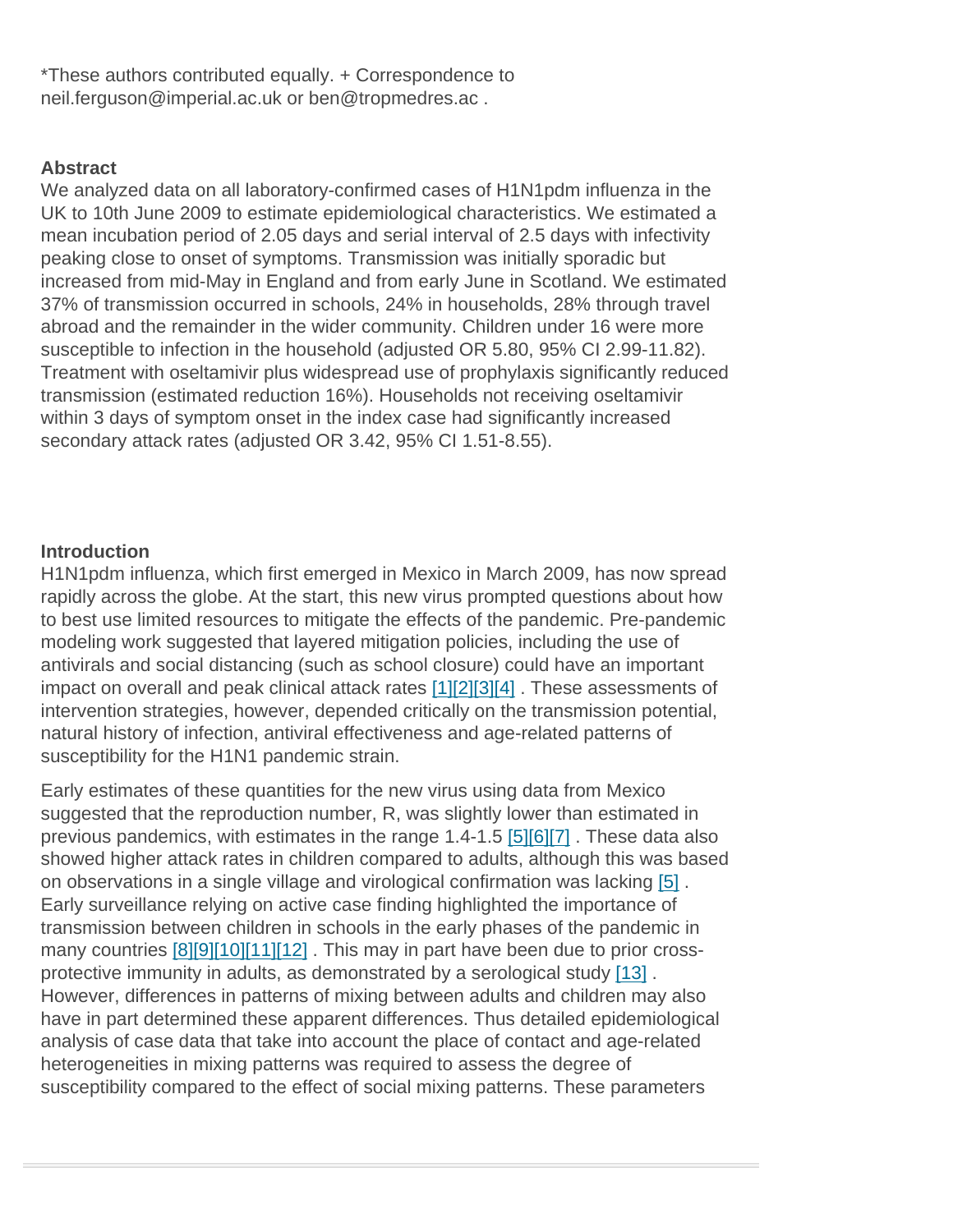are key to assessing the potential impact of school closures and other social distancing measures on the speed and overall attack rate of autumn waves of the pandemic in the Northern Hemisphere.

As part of the pandemic planning process in the UK, the use of mathematical models in real-time was conceived to be part of the overall response and to provide direct advice to government. To enable this, data collection studies were also planned, designed to collect detailed epidemiological data at an individual level for the first few hundred cases.Here we present a comprehensive quantitative analysis of these early data collected as part of the epidemiological investigation of laboratory-confirmed cases of H1N1pdm influenza in the UK up to June 10<sup>th</sup>. This analysis was undertaken in real-time, providing regular up-to-date advice to the UK government during the early phase of the pandemic on the transmission potential, attack rates and effectiveness of the containment policy (see [UK Department of](http://www.dh.gov.uk/en/Publicationsandstatistics/Publications/PublicationsPolicyAndGuidance/DH_102892)  [Health Planning Assumptions](http://www.dh.gov.uk/en/Publicationsandstatistics/Publications/PublicationsPolicyAndGuidance/DH_102892) ). From a scientific perspective, these data uniquely provided an opportunity to estimate key transmission parameters that can no longer be obtained given the shift away from individual case reporting. Because detailed contact tracing of all cases was undertaken, they can be used to directly estimate the incubation period and serial interval rather than making indirect inferences from case report data or from individual settings [7] . A particular focus of the UK's containment strategy was wide-scale use of oseltamivir both for treating cases and prophylaxis of their close contacts. By combining data on timings of treatment and prophylaxis with our estimates of susceptibility and onward transmission we were therefore able to explore the impact that antiviral use had on onward transmission in the first two months of the pandemic.

## **Methods** Data Sources

We analysed data on all laboratory-confirmed cases from the United Kingdom , including age, gender and postcode of the case, dates of symptom onset and of laboratory confirmation [14][15] . Recent travel abroad and the date of return to the UK, known epidemiological links to other cases, the school attended and antiviral treatment were also recorded. The First Few Hundred Cases (FF100) study collected more detailed data on a subset of cases including household contacts. Household size was assumed to be the sum of all reported household contacts plus the index case. Further details of these datasets are presented elsewhere [11][16] . We analysed data for the entire UK and in two strata: England/Wales (also including a very small number of cases from Northern Ireland) and Scotland.

# Source of Infection & Cluster Definitions

Information on known epidemiological links to other cases (household, school and reported contact data) was used to partition the data into clusters. A cluster was defined as the set of cases with known epidemiological links to each other within the UK. The root of each cluster's infection tree, the cluster index case, was therefore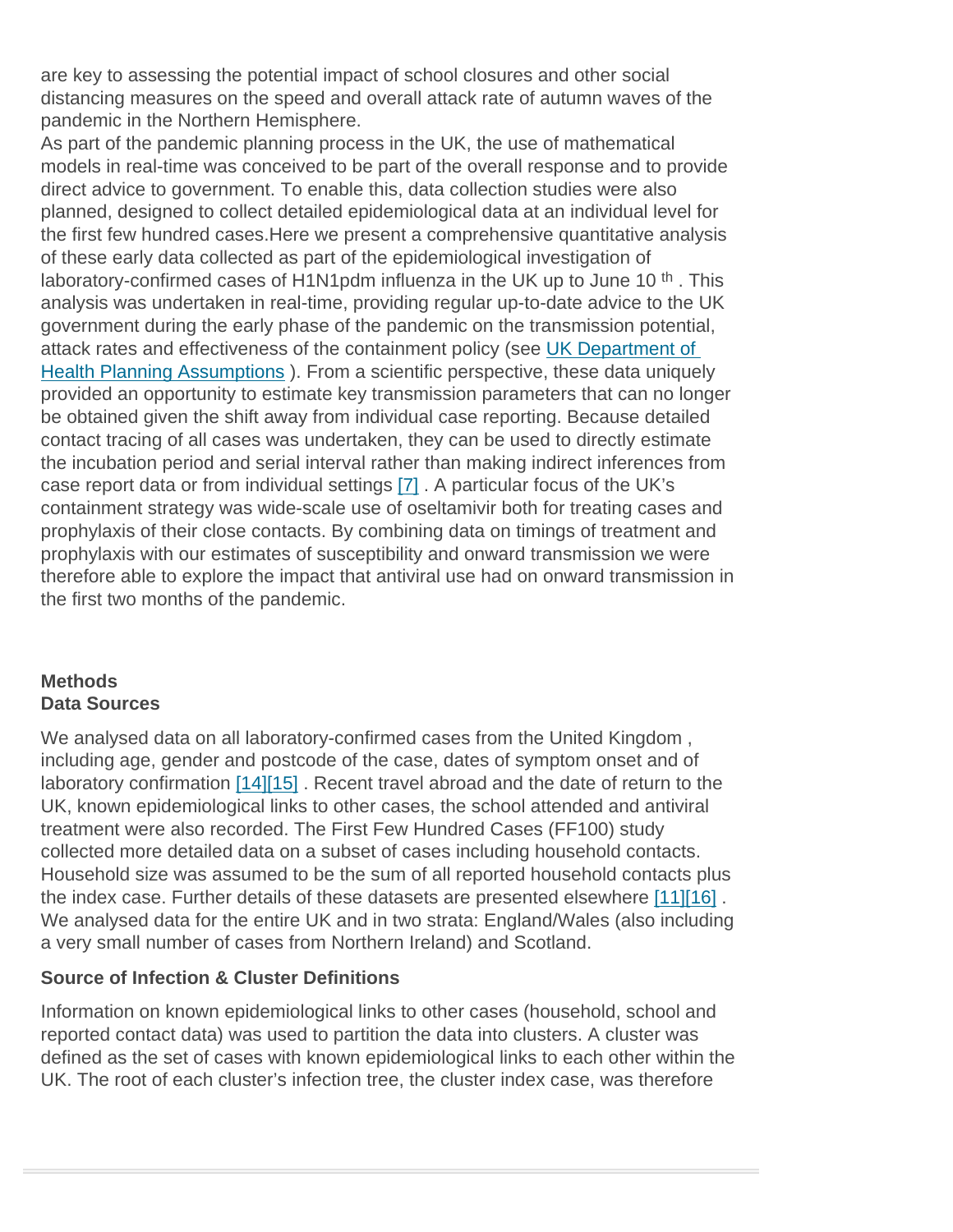either believed to have been infected abroad or had no known epidemiological links to earlier cases. As some individuals had more than one potential source of infection, we also considered an alternative approach in which the probability of infection from each potential source was determined probabilistically using the estimates of the incubation period and infectivity distribution (see below and Technical Appendix).

#### Incubation Period and Infectivity Distributions

The incubation period distribution was estimated by maximum-likelihood fitting of a Gamma distribution to the 16 cases linked to a single exposure. Data on 60 cases who reported travel abroad, had dates of travel recorded and an onset of symptoms after their return were used to estimate a minimum incubation period (return date to onset date). An individual's infectivity profile was obtained by fitting a model (see technical appendix) to the serial interval data (onset of symptoms in index case to onset of symptoms in contact) obtained from 58 individuals with a unique source of transmission given the estimated incubation period distribution.

## Transmission Models & Age-Dependency in Transmission Rates

We estimated the effective reproduction number R from UK population-level data (i) using the observed rate of exponential growth and serial interval distribution [17], with a change-point analysis to test for changes in the rate of epidemic growth; (ii) by analysing the distribution of the cluster sizes, accounting for censoring due to ongoing transmission within clusters [18] ; (iii) by probabilistically reconstructing the epidemic tree using only onset times and the serial interval distribution and adjusting for censoring [19][20] . These population-level estimates mask considerable heterogeneity in transmission occurring in the early stages of the UK epidemic. We therefore developed 3 new inference methods which incorporate detailed epidemiological information on the patterns of contact, allowing a more accurate assessment of who infected whom. The first two methods extend the treereconstruction method [19][20] . In the first we use the household data and imputed cluster identifiers to reconstruct the transmission network based on the observed serial interval distribution (Model 1). In the second we incorporate contact information as derived probabilistically above based on the estimated incubation period and infectivity distributions (Model 2). The third uses the same contact information as the second but fits a full epidemic transmission model using a renewal equation approach and Bayesian MCMC methods to infer infection times and to estimate model parameters, including the reproduction number over time (Model 3). Full details for each approach are given in the Technical Appendix. Patterns of age-dependent susceptibility to infection were estimated using data on the approximate numbers of travelers to the USA and Mexico in different age groups obtained from the International Passenger Survey [21] . Assuming the same exposure to infection in individuals travelling to these countries, estimates of agedependent susceptibility to infection were derived from the observed patterns of importation of cases from those countries.

Household Studies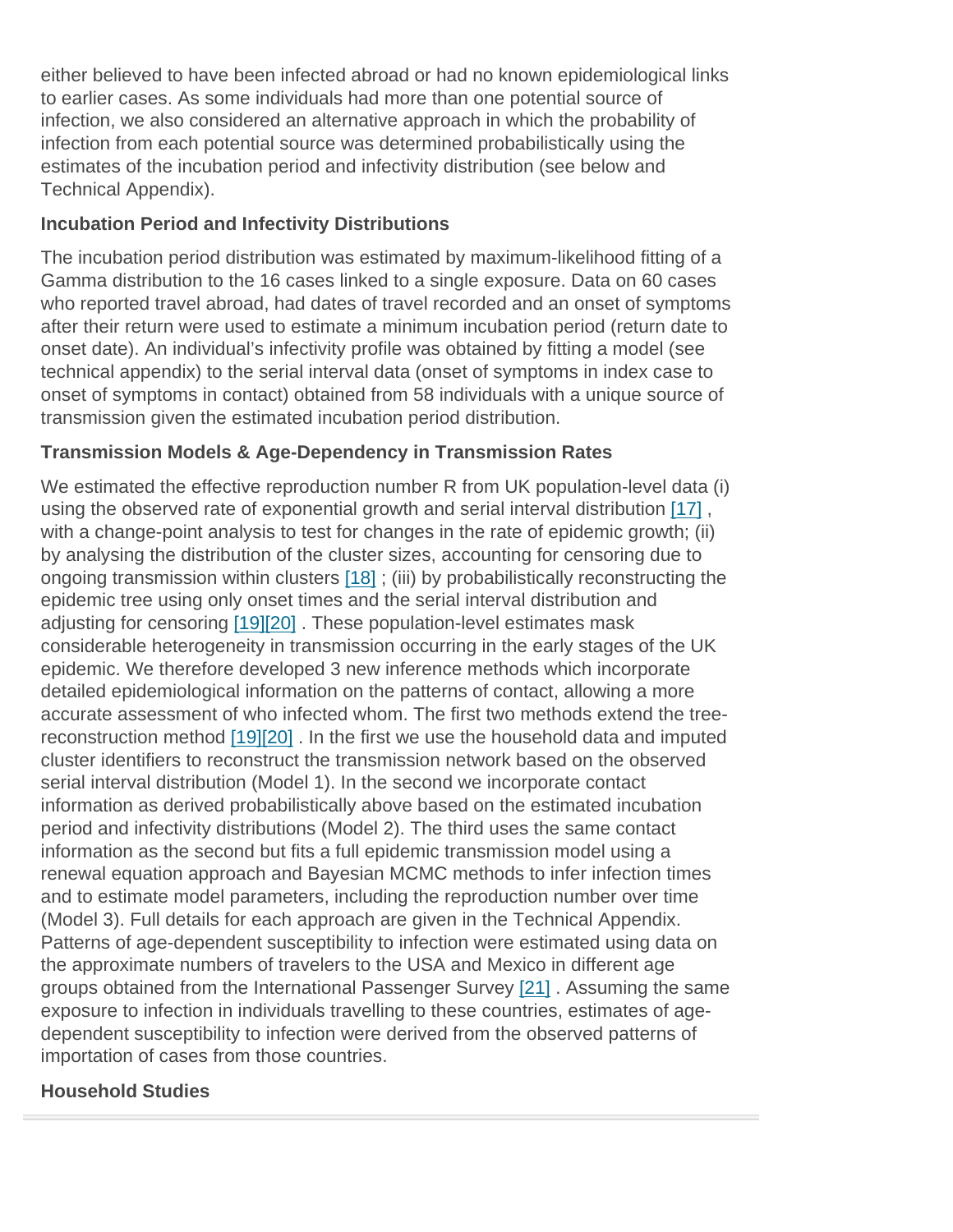Household secondary attack rates were calculated for cases in the FF100 study. The household index case was defined as the case with earliest onset .Households with co-primary cases were excluded from the analysis. Secondary cases were defined as (a) H1N1 laboratory-confirmed infection or (b) exhibiting clinically defined ILI using CDC definitions (fever plus one or more of cough and sore throat). Logistic regression was used to assess the dependence of household secondary attack rates on household size, age of the index case, age of the secondary contact, timing of treatment in the index case and treatment/prophylaxis of household members.

# **Treatment**

Using Model 3, we fitted an additional parameter in which the hazard of transmission was reduced from the day after treatment started to the end of the infection. This fitting was only undertaken in the subset of data from England/Wales with missing treatment data considered as additional nuisance parameters within the MCMC fitting algorithm.

# **Results Data Summary**

The first case of H1N1pdm was confirmed in the UK on 27<sup>th</sup> April 2009 in an individual returning from Mexico. 817 virologically-confirmed H1N1 cases were reported to June 10 th 2009. An additional 192 cases were reported after that date but had recorded onset of symptoms prior to June 10<sup>th</sup> 2009. Of the 817 cases, 490 had at least one documented potential source of infection. Of these 155 (32%) reported recent travel abroad, 169 (34%) reported household contact with a confirmed case, 198 (40%) had attended an affected school and 69 (14%) reported contact with a confirmed case outside school and household. 295 had associated treatment data recorded, with the majority of these being cases that occurred in England or Wales.

Contact data was collected for a subset of 355 cases who completed the FF100 study questionnaire. Of these, following various exclusions (see technical appendix), the household analysis was based on 193 households (and hence index cases) and 556 secondary household contacts.

# **Natural History**

Using data from those that travelled abroad we estimate a minimum incubation period of 1.9 days from their dates of return travel to the UK. Using data from a single exposure event (bus travel to a football match on 24<sup>th</sup> May 2009) with 16 secondary cases we estimate an incubation period distribution with mean 2.05 days and variance 0.24 days 2 (Figure 1B), consistent with values for seasonal influenza A virus (23) . Using these estimates, we obtain an infectivity distribution in which infectivity peaks close to the onset of symptoms (Figure 1D) (mean time from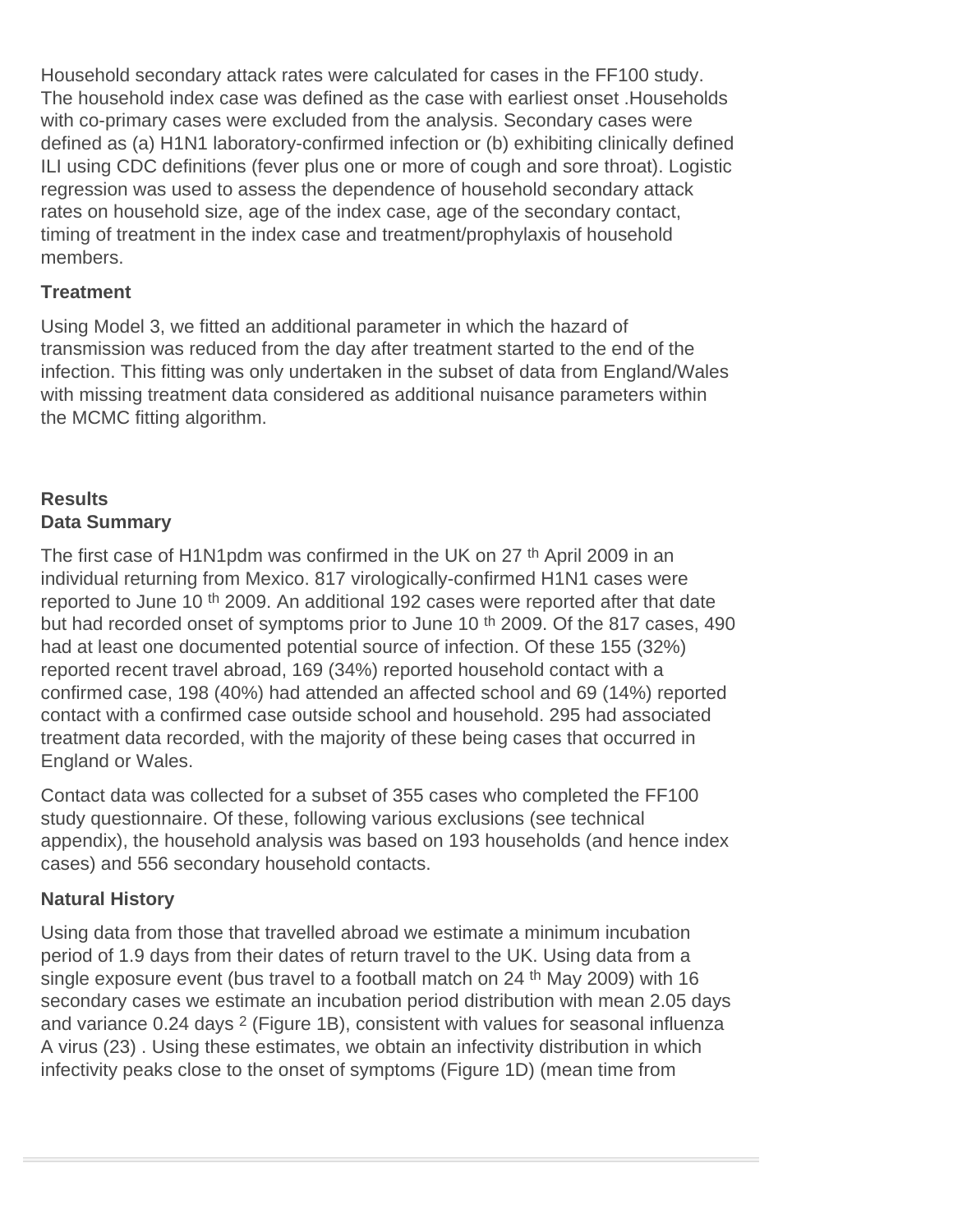symptom onset to peak infectivity 0.45 days) with a good fit to the observed serial interval distribution (Figure 1C). The true serial interval distribution, allowing for the possibility of tertiary transmissions amongst the observed distribution, was estimated to have a mean of 2.51 days and standard deviation of 1.55 days.

Fig. 1: A) Time series of 817 confirmed H1N1 cases in England/Wales (red) and Scotland (orange) by date of onset of symptoms with sampled missing onset dates in blue. Additional cases reported after 10th June but with onsets prior to 10th June are shown in green.

B) Fitted incubation period distribution (mean 2.05 days and variance 0.24 days 2 ). C) Empirical serial interval distribution (green). The blue line shows the fit of the model allowing for tertiary transmission and the red line the estimated serial interval distribution. D) Estimated infectivity of index cases in relation to their onset of symptoms. The graph shows the probability density function of estimated infectivity profile after integrating out the index cases's infection time (see technical appendix).

#### Source of Infection

For the 60% of confirmed cases that reported at least one documented potential source of infection, using a method in which multiple recorded sources of infection are assigned a probability based on the timing of their infection (see Technical Appendix), we estimated amongst those cases that reported at least one source of infection that 28% (95% CI: 26-34%) were infected abroad (in either Mexico or United States), 37% (95% CI: 33-42%) through contacts made at school and 24% (95% CI: 18-26%) within the household, with the remainder of transmission occurring outside the household or school locations (including other relatives, workplace and social contacts). Cases were geographically dispersed, but with central foci around London, Birmingham and Glasgow. 40% of cases had no clear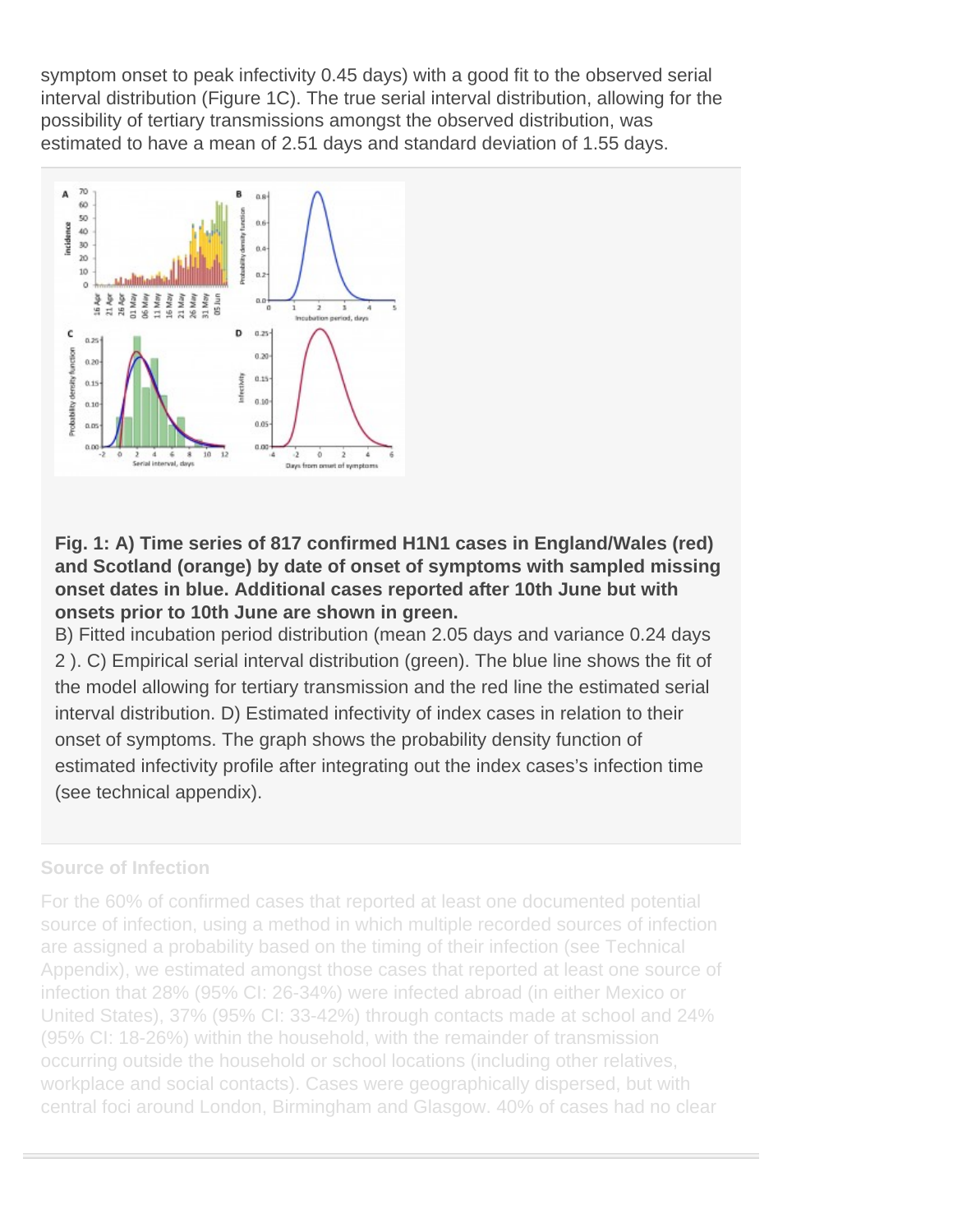epidemiological links to other cases but we cannot exclude the possibility that these cases acquired their infection in any of the settings noted above.

A key characteristic of the England/Wales data was the disproportionate number of cases in children, driven primarily by school outbreaks (Figure 2A). In contrast, outbreak data from Scotland showed less clustering, with household transmission playing a greater role (Figure 2B). Also notable is that the England/Wales data contained many more cases where infection was most probably acquired abroad (36%, 95% CI 31-41%) compared to Scottish data (15%, 95% CI 7-18%). The extent to which these differences reflect real epidemiological variation or differences in surveillance is unclear.

Fig. 2: Most likely transmission network obtained using Model 2. Circles represent individuals and lines denote paths of transmission. The large green and blue squares represent infection abroad in Mexico and United States respectively. Colours of smaller circles represent the school attended, school contacts or other location contacts. A) England/Wales and B) Scotland.

Reproduction Number Estimates Over Time

A change-point analysis revealed strong evidence that the epidemic did not grow at a constant rate (p=0.010, Davies test) and estimated that the growth rate in the UK as a whole changed close to May 15 <sup>th</sup> (95% CI May 8 <sup>th</sup> – May 21 <sup>th</sup>) (Figure 3A). Based on the rate of exponential growth before and after this date, estimated values for R were 1.06 (95% CI 0.93-1.19) and 1.44 (95% CI 1.27-1.63), respectively. Analysis of the distribution of cluster sizes using UK data up to May 15<sup>th</sup> gave a similar estimate for the initial R value ( 1.12 [95% CI 0.79 - 1.64]).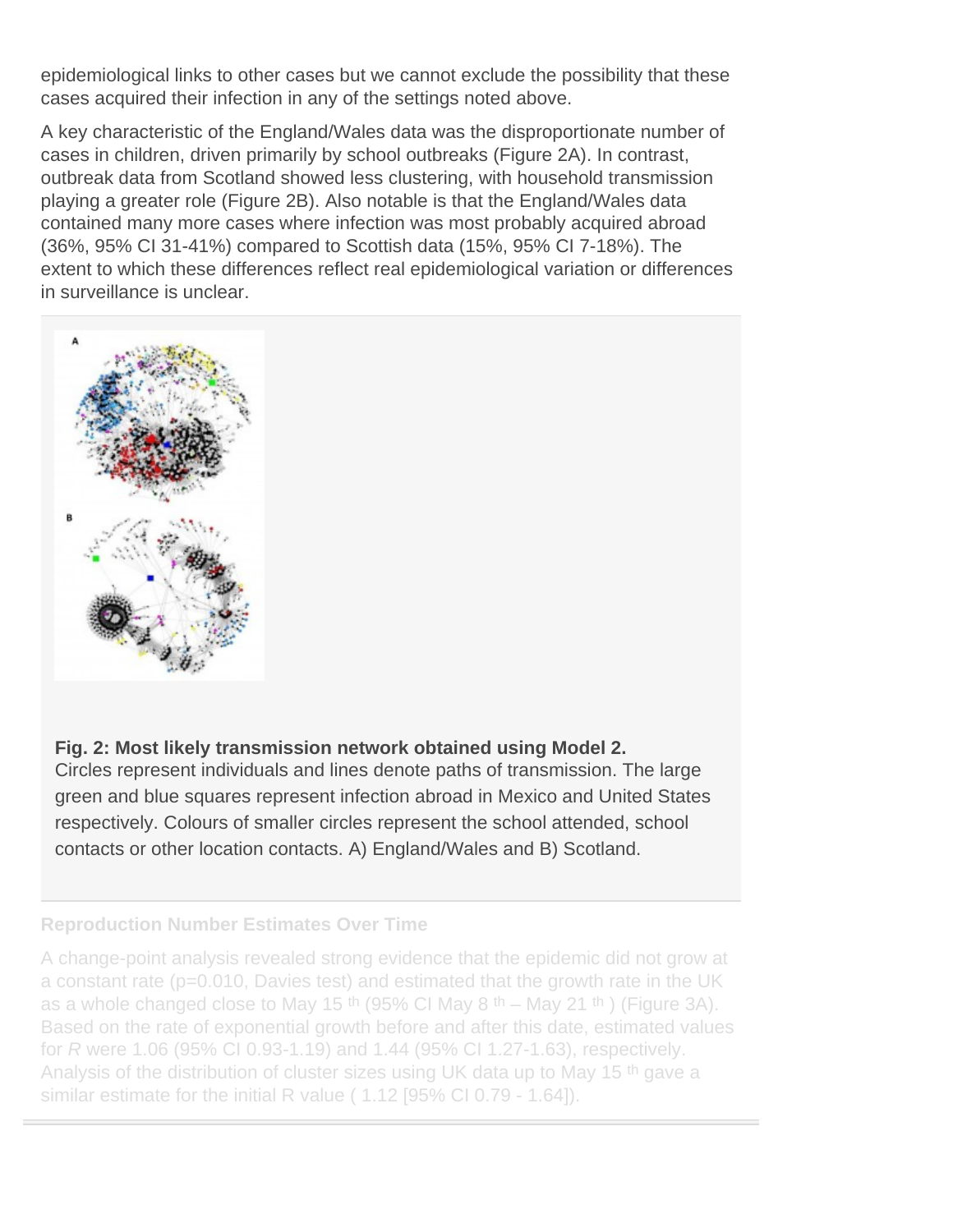Using both tree-reconstruction methods and fitting a full transmission model gives greater insight into the changes that occurred in the different regions. In both England/Wales and Scotland R stayed close to 1 (the threshold value below which transmission cannot be sustained) for the first few weeks of the epidemic (Figure 3B,C). However, from the middle of May onwards, R estimates rose above 1 for a short period of time although they dropped shortly after that in England (Figure 3B/C). These early estimates were substantially driven by the detection of a small number of relatively large school-based outbreaks. From early June sustained transmission was clearly underway in both England/Wales and Scotland(Figure 3B, C) with R estimates in this final period (31 st May to 7 <sup>th</sup> June) in the range 1.2 to 1.5 (England/Wales Model 1: R =1.42 (95% CI 1.29-1.57); Model 2: R =1.20 (95% CI 1.00-1.41); Model 3: R = 1.31 (95% CI 1.09-1.56); Scotland Model 1: R = 1.13 (95% CI 1.03-1.19); Model 2: R =1.41 (95% CI 1.02-2.13); Model 3: R =1.48 (95% CI 1.28-1.70)).

Fig. 3: A) Fit of exponential growth model to the time series of onsets. The red curve shows the best fitting model in which the change in the exponential growth rate occurs from May 15th onwards (95% confidence bounds and prediction bounds are shown by dotted and dashed lines respectively). Circles denote the observed numbers of onsets excluding cases with a reported travel history. B) Estimates of the weekly population-level reproduction number over time. The white line shows the mean, black shading the interquartile range and grey shading the 95% range. C)-D) Estimates of the effective reproduction number over different time periods calculated using four different models C) England/Wales/Northern Ireland and D) Scotland. Box-plots show R estimates for each time period. Period 1 comprises 1a (cases to May 14th) and 1b (May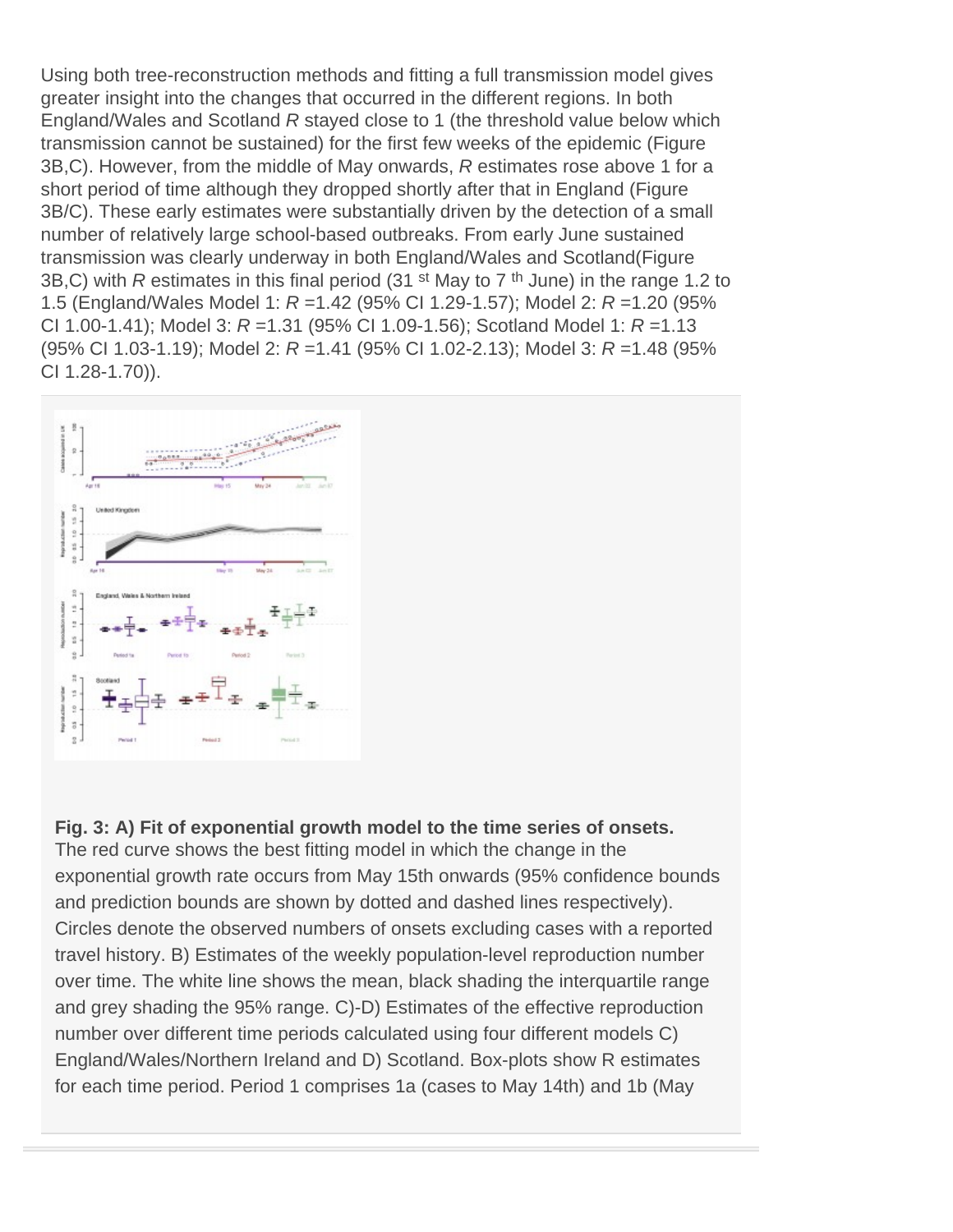15th-May22nd), period 2 is May 23rd-May30th, and period 3 is 1st May-7th June. For each period the four box-plots represent (from left to right) models 1 to 3 and model 4 (population-level reproduction number).

**Age Heterogeneity**

Analysis of 193 households gave a 5.5-fold higher secondary attack rate for confirmed H1N1pdm and 3.6-fold higher secondary attack rate for ILI in child secondary contacts compared with adults (Table 1).

**Table 1:** Univariate attack rates, adjusted odds ratios and 95% confidence intervals for the probability of a secondary case in a household with an index confirmed H1N1 case by index age, contact age, household size and the time from the index onset of symptoms to receipt of prophylaxis in the contacts. Based on analysis of 556 household contacts of index cases in 193 households in whom the overall secondary attack rate for virologically-confirmed A/H1N1 is 8.1% and ILI is 11.2%.

|                                                               |                     | Virologically-confirmed A/H1N1  | ILI.       |                       |                                       |          |
|---------------------------------------------------------------|---------------------|---------------------------------|------------|-----------------------|---------------------------------------|----------|
| Covariate                                                     | Attack<br>Rate      | Adjusted Odds<br>Ratio (95% CI) | $p$ -value | <b>Attack</b><br>Rate | Adjusted<br>Odds<br>Ratio<br>(95% CI) | p-value  |
| Age of the<br>contact:                                        |                     |                                 |            |                       |                                       |          |
| 16 years<br>and under                                         | 31/179<br>(17.3%)   | 5.80(2.99, 11.82) <0.001        |            | 34/179<br>(20.7%)     | 3.77<br>(2.17,<br>6.68)               | < 0.0001 |
| lover 16<br>lyears                                            | 14/377<br>$(3.7\%)$ | 1.0                             |            | 25/377<br>$(6.6\%)$   | 1.0                                   |          |
| Age of the<br>index case:                                     |                     |                                 |            |                       |                                       |          |
| 16 years<br>and under                                         | 31/345<br>$(9.0\%)$ | $1.14(0.57, 2.35)$ 0.78         |            | 38/345<br>$(11.0\%)$  | 0.76<br>(0.43,<br>1.36)               | 0.34     |
| lover 16<br>years                                             | 14/211<br>$(6.6\%)$ | 1.0                             |            | 24/211<br>$(11.4\%)$  | 1.0                                   |          |
| Household<br>size                                             |                     | 1.00(0.85, 1.16)0.62            |            |                       | 1.05<br>(0.92,<br>1.19                | 0.42     |
| Rapid<br>provision of<br>loseltamivir<br>lin the<br>household |                     |                                 |            |                       |                                       |          |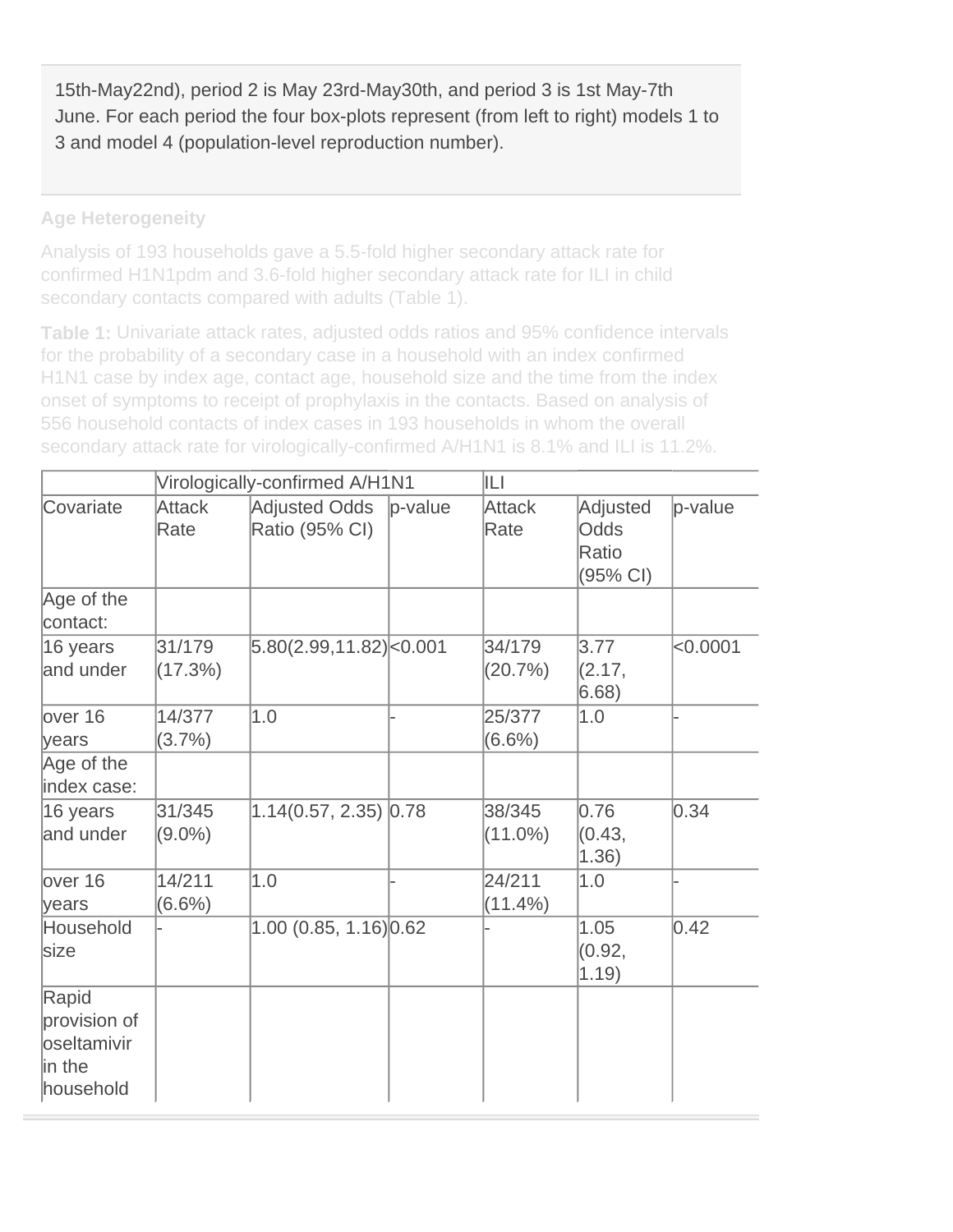| Yes                    | 8/165      | 1.0            |       | 19/165     | 1.0            |      |
|------------------------|------------|----------------|-------|------------|----------------|------|
|                        | $(4.5\%)$  |                |       | (11.5%)    |                |      |
| $\overline{\text{No}}$ | 24/186     | 3.42           | 0.005 | 28/186     | 1.45           | 0.26 |
|                        | $(12.9\%)$ | (1.51,         |       | $(15.0\%)$ | (0.77,         |      |
|                        |            | $ 8.55\rangle$ |       |            | $ 2.81\rangle$ |      |
| Not recorded 13/205    |            | 1.41           | 0.46  | 15/205     | 0.59           | 0.16 |
|                        | $(6.3\%)$  | (0.57,         |       | $(7.3\%)$  | (0.28,         |      |
|                        |            | $ 3.74\rangle$ |       |            | 1.22)          |      |

\*Timing of receipt of oseltamivir in household contacts is highly correlated with the timing of receipt of treatment in the index case and therefore these two effects cannot be distinguished in this analysis.

Furthermore, analysis of the age distribution of cases returning from travel to Mexico or the US, adjusted by age-stratified probabilities of travel to these locations, gave higher risk of infection in children compared to adults, consistent with a higher susceptibility (Figure 4).

Fig. 4: Estimates of the age-specific relative risk of infection abroad obtained by analyzing cases with reported travel history and age-specific information on travel to affected countries from the International Passenger Survey (22) .

#### Treatment and Prophylaxis

Of a subset of 295 cases for whom treatment data was available, 271 (94%) reported receiving oseltamivir as treatment with a median time from onset of symptoms of 3 days (interquartile range 1 to 5 days) (Figure 5A). 93% of their household contacts reported receiving oseltamivir with a median time from onset of symptoms in the index case of 4 days (Figure 5B). The majority of these contacts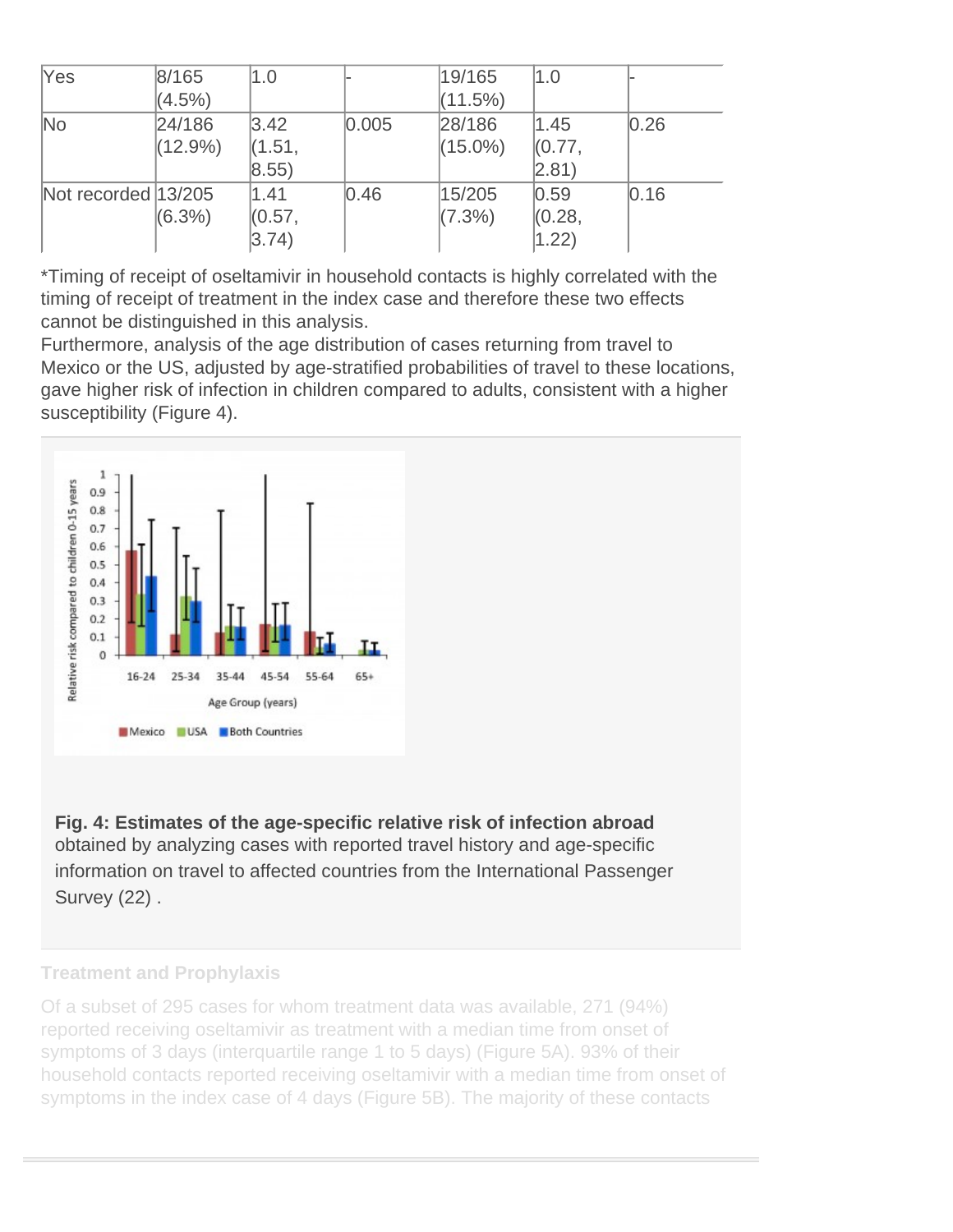received oseltamivir as prophylaxis (defined as receipt prior to the onset of symptoms if a secondary case or at any time period if a negative contact). Fitting the full transmission model allowing a reduction in transmission starting one day after treatment started, we found that treatment (in association with prophylaxis given to contacts) significantly reduced the hazard of infection (estimate 94%, 95% CI 72%-100%). However cases were treated (and their contacts given prophylaxis) several days into their infection when we estimate their onward infectiousness had already started to decline. Hence the overall impact of treatment and prophylaxis needs to take into account these timings. Attributing all the reduction to a direct effect of case treatment and using the estimated infectivity profile and the timing at which treatment was received we estimate that, at a population-level, treatment of cases in association with prophylaxis of their contacts reduced overall transmission by 16% (95% CI 12-20%). As a large proportion of this effect may be due to widespread prophylaxis in close contacts, the overall impact of a treatment-only policy may be substantially less. Overall, our analysis suggests prompter treatment and prophylaxis could substantially reduce R , assuming all cases are detected (Figure 5C). We also found a significant impact of timing of first receipt of oseltamivir by secondary contacts within the household on the risk of confirmed infection, with members of households which received oseltamivir more than 3 days after the onset of symptoms in the index case significantly more likely to be infected compared to members of households that received oseltamivir after this time (adjusted odds ratio 3.42, 95% CI 1.51-8.55) (Table 1). Whilst there was also an impact of rapid receipt of oseltamivir on ILI, this result was not statistically significant (adjusted odds ratio 1.45, 95% CI 0.77-2.81). Those for whom data on the date of first receipt in the household was not available were also at higher risk of confirmed infection although this result was not statistically significant. Those with no recorded treatment times were less likely to have ILI than other groups; however this is likely due to a lack of recording of symptoms in these contacts.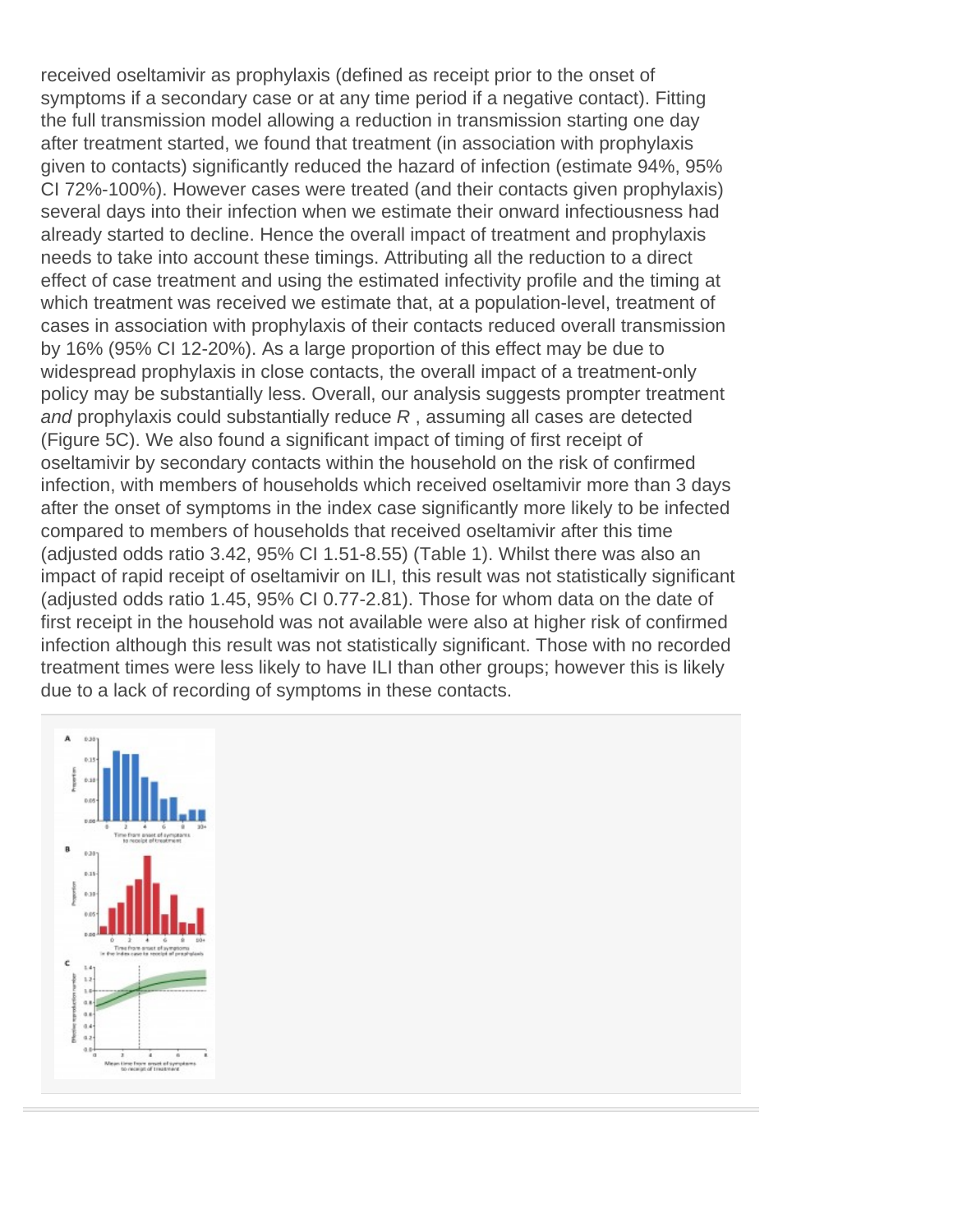Fig. 5: A) Distribution of time from onset of symptoms to receiving treatment with oseltamivir in cases.

B) Distribution of the time from onset of symptoms in the index case to receiving prophylaxis in 343 contacts of household index cases. C) Estimated relationship between the time from onset of symptoms to receiving treatment for confirmed cases and the effective reproduction number. The vertical dotted line shows the mean time observed in the cases. As a proportion of infectivity occurs prior to the onset of symptoms (Figure 1D) treatment cannot fully block transmission.

**Discussion** 

From the first UK H1N1pdm cases in April 2009, transmission in the early weeks remained sporadic with early containment measures, including the use of antivirals and reactive school closures, reducing the initial rate of growth of the pandemic. Thus during this early phase our results indicated that the containment policy was effective. However from mid-May sustained transmission was underway in different areas of the country. From the end of May, infection spread more widely with values for R during this final period (range 1.4 to 1.6) consistent with studies elsewhere [5] [6][7] , demonstrating that containment was no longer possible. This new H1N1 virus therefore appears to be less easily transmitted than previous strains. Thus second waves of infection now underway are likely to evolve more slowly and have lower peak attack rates than predicted by pre-pandemic models.

Our results demonstrate substantial age-related heterogeneity in transmission, with children playing a key role via school-based outbreaks. Age-related case ascertainment bias could account for some of this observation. However, two pieces of evidence demonstrate increased susceptibility amongst children. First, analysis of secondary household attack rates indicated significantly higher susceptibility to infection in children compared to adults. Second, analyses of age-stratified infection rates among travellers to Mexico and the US also suggest higher susceptibility in children, consistent with a larger household-based study of H1N1pdm in the United States [22] . These differences in susceptibility are likely due to partial immunity in adults, as shown by higher levels of cross-reactive antibodies in serological studies undertaken in the US [13]. Further serological surveys are required to more fully interpret these age-patterns.

Using detailed contact tracing data we were able to directly estimate a mean incubation period of 2.05 days, consistent with estimates from seasonal influenza [23], and a mean serial interval of 2.5 days. By combining these estimates it is clear that onward infectivity peaks close to the onset of symptoms, and thus that a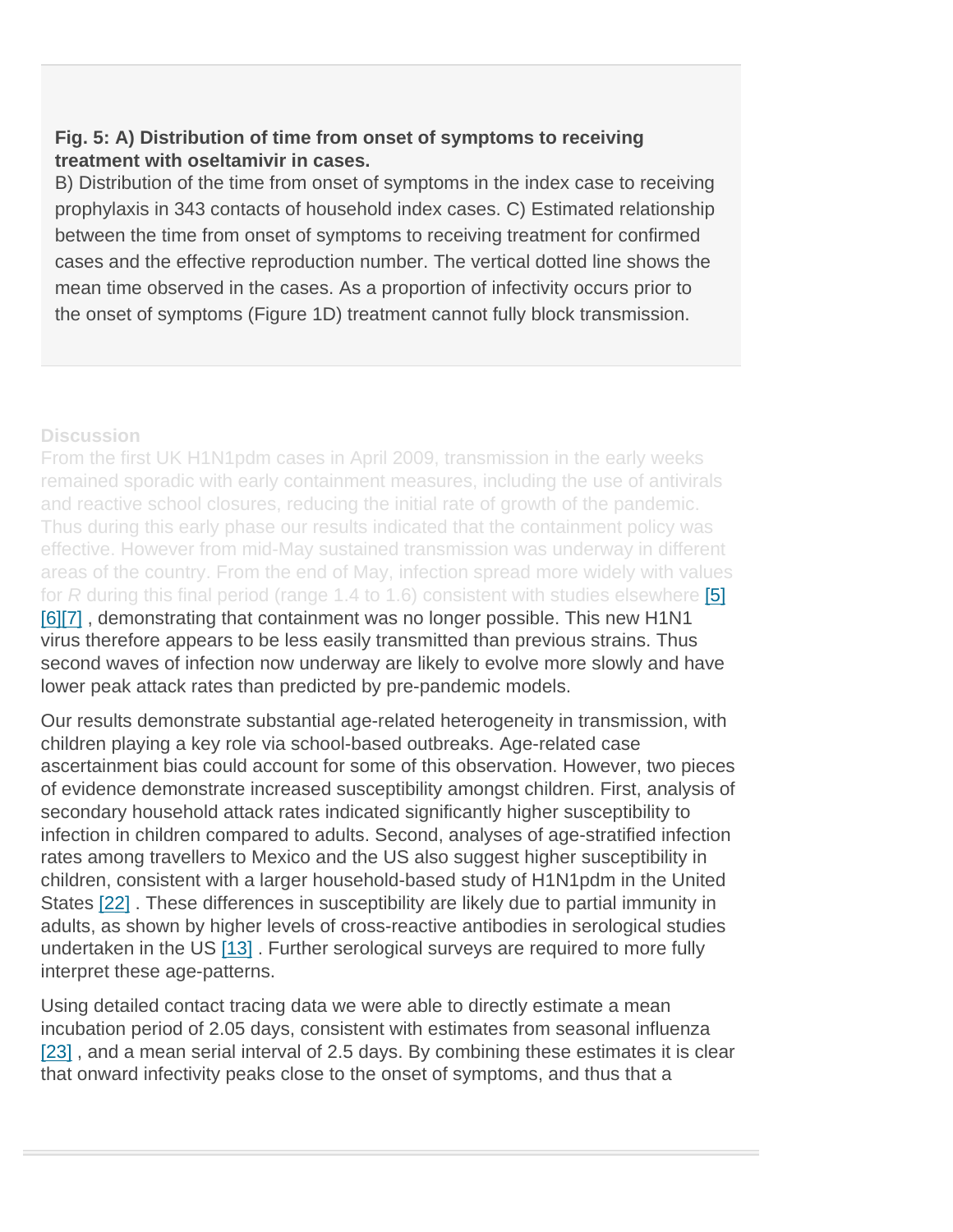substantial amount of transmission occurs prior to the onset of symptoms. We estimated a significant reduction in infectiousness from the time treatment/prophylaxis was received. However, it is not possible to estimate to what extent this was due to treatment of the index cases or due to the effectiveness of prophylaxis in preventing infection, due to the widespread provision of both during this containment phase. Thus the overall impact of a treatment-only policy on transmission may be substantially less than our 16% estimate, as suggested by prior modeling [3]. In addition, if only a proportion of all cases were ascertained in the early epidemic (as seems probable) the net effect of antiviral use on the epidemic will have been even smaller. We also found a significant impact of rapid provision of oseltamivir to household contacts, with a 71% reduction in laboratoryconfirmed H1N1pdm influenza and 31% reduction in symptom-based ILI in those contacts whose household received oseltamivir within 3 days of onset of symptoms in the index case compared with members of households who received oseltamivir later than this. Whilst this effect is robust (see sensitivity analyses in Technical Appendix), its magnitude is uncertain due to the small numbers of secondary cases. Based on previous studies [24][25][26] it is biologically more plausible that the protective effect observed was largely due to prophylaxis. An important caveat is that 44% of household contacts were missing information on the time of antiviral use and substantial bias can therefore not be precluded.

One limitation of our analyses is that they rely on laboratory-confirmed cases. One surveillance scheme run in sentinel primary care settings identified 6 cases during the first month of the pandemic. This survey covers a population of approximately 400,000 individuals giving an incidence of 1.5 per 100,000 population per month. Thus in a population of 61 million people we would have expected 915 cases (95% CI 183 – 1646) in total to have sought medical attention, higher than the 253 reported by this date. Thus it may be that the confirmed cases represent a small proportion of all early cases. In a similar scheme in Scotland where the coverage is approximately 100,000 patients in 20 GP practices, no cases were identified. The surveillance protocol used involved primarily testing clinical cases of ILI if they had an epidemiological link to other confirmed cases or an H1N1pdm-affected country. As the outbreak progressed, clinical surveillance also identified several large schoolbased outbreaks the scale of which prompted testing even in the absence of epidemiological linkage. Thus, the active case finding-based surveillance approach adopted may have preferentially identified large outbreaks in schools over smaller clusters of cases in the wider community, leading to potential case ascertainment biased.

Following the shift to ILI-based reporting for H1N1 from July onwards, sustained transmission of H1N1pdm influenza continued in the UK over the summer months, albeit at a lower rate. The central role that children and schools played in the early phase of the pandemic, coupled with the observed reduction in transmission over the summer indicate that the normal closure of schools over the summer holiday period may have reduced transmission. The characteristics of the early phase of the pandemic, with milder illness occurring predominantly in children, is consistent with milder pandemics (such as 1957) and other epidemics such as the outbreak of H1N1 swine influenza in the United States in 1976 [27] . This is further supported by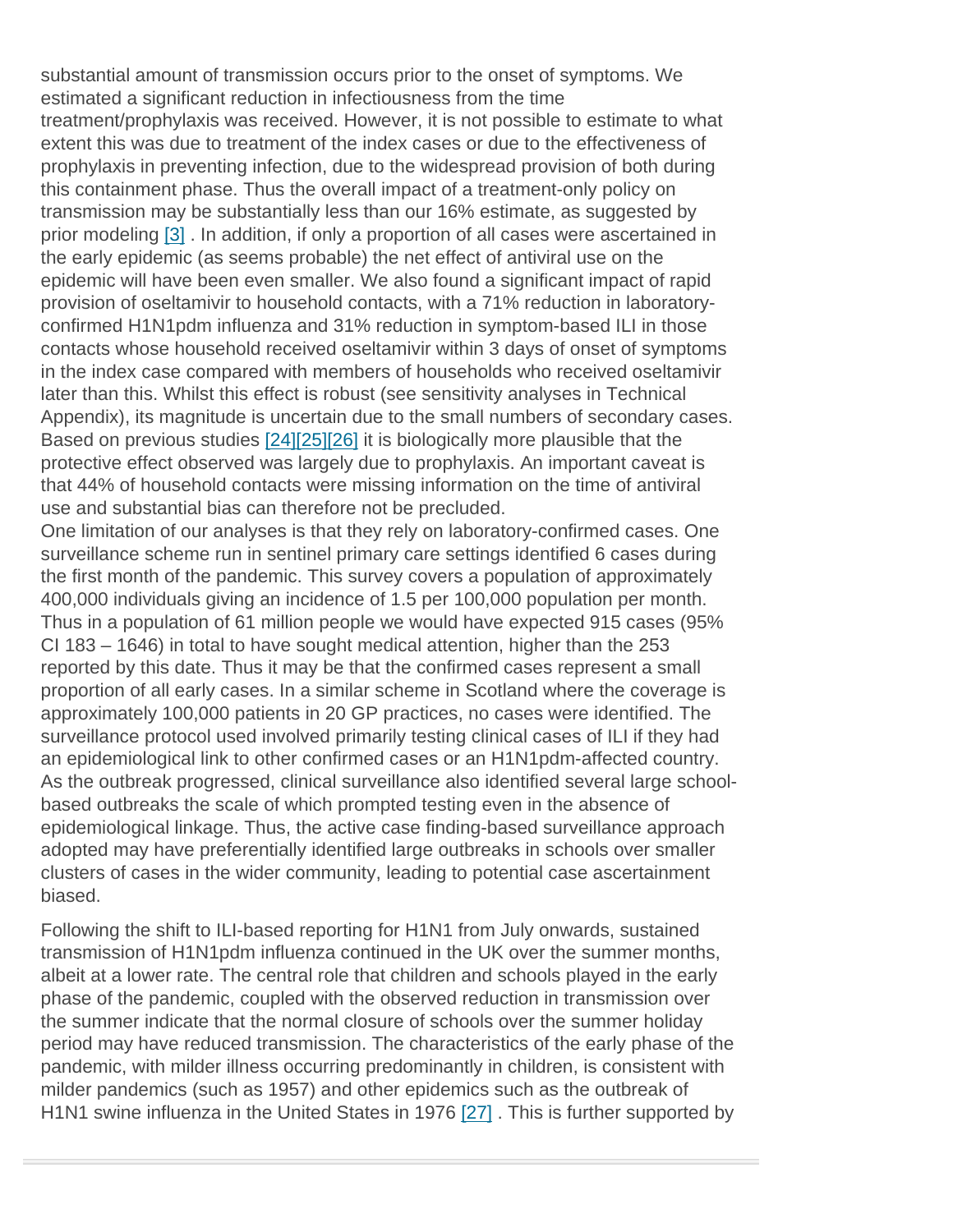the pattern of cases and limited severe disease in the Southern Hemisphere indicating a relatively mild virus. However, continued careful epidemiological and virological monitoring of the transmission characteristics of the virus over the UK influenza season is required to detect any changes in virulence.

## **Acknowledgements**

At the HPA we thank Colin Campbell and Edward Wynne-Evans for data collection and management, Julie Robotham and Elisabeth Adams for co-ordination activities, Sam Bracebridge for support and data collection, Angie Lackenby for technical oversight of performance of virology assays for diagnosis of infection, Phil Sansom for his help in the use of the IPS data, Nick Andrews for helpful discussions, John Watson, Jon Green, Mary Chamberland and Nigel Gay for key roles in developing the FF100 and helpful comments. We are particularly indebted to staff at HPA LaRS, Health Protection Scotland, Communicable Disease Surveillance Centre Northern Ireland, National Public Health Service Wales, and the Regional Microbiology Network who participated in FF100 protocol development, data and sample collection, and testing . We also thank the RCGP practices for submitting samples.

#### **Funding Information**

The work at Imperial College was funded by a Medical Research Council UK Centre grant. We also acknowledge support from the NIH/NIGMS MIDAS programme, The Royal Society (CF), Research Councils UK (SC) and Bill and Melinda Gates Foundation (JTG, ACG,SC, CF, PW, NMF). Imperial College (JT,NMF) and the Health Protection Agency (IMH, SL) acknowledge grant support from the European Union FP7 projects FluModCont and EMPERIE. The views expressed in this paper are those of the authors and do not necessarily reflect those of the funders.

#### **Author Contributions**

ACG, JTG & NMF estimated the natural history parameters and probabilistic sources of infection. MB, SF, AJVH & BSC applied existing approaches to the UK data with input from WJE. MB, SF and BSC developed and implemented the first extension to the W&T method (Model 1) with input from AJVH, WJE and PW. ACG & NMF developed and implemented the probabilistic tree reconstruction model (Model 2) with input from JTG, SC and CF. JTG developed and implemented the full transmission models (Model 3 and the model based on POLYMOD contacts in the Supporting Information) with input from ACG, SC and NMF. IMH and IB estimated age-dependent susceptibility using travel data with input and steer from SL. ACG,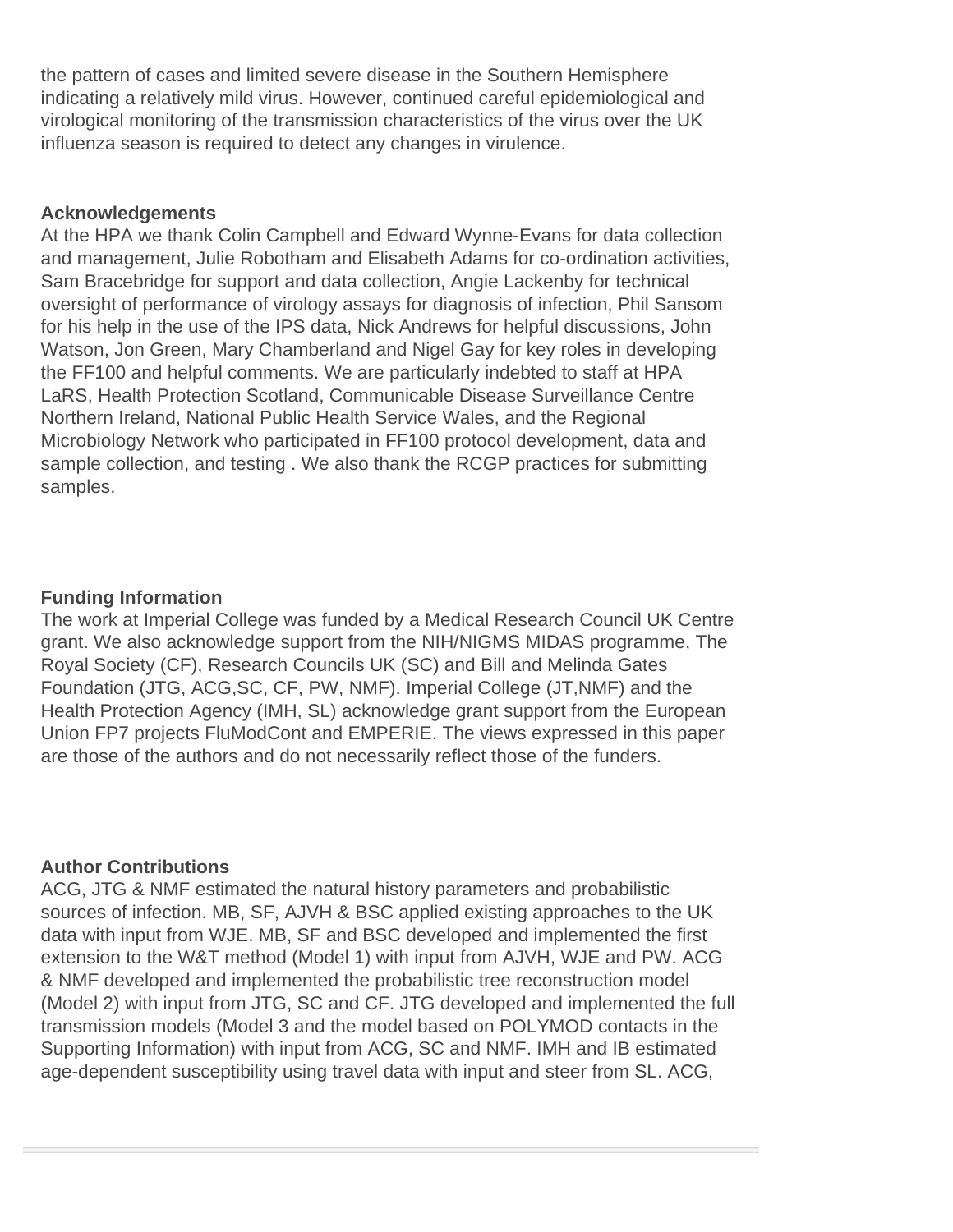CAD, GK and RH undertook the household analysis with input from JT, HEJ, RP, BSC, and TG. JM, NP, AC, MZ, RP, PW and BSC developed the FF100 protocol with input from SC, ACG, IMH and NMF and others from the Health Protection Agency, Health Protection Scotland, Communicable Disease Surveillance Centre Northern Ireland and National Public Health Service Wales. JE developed and performed H1N1pdm assays. The data were collected under the responsibility of MC. AJVH and RP managed the data at the HPA. ACG, JTG, JT, HJ and TG managed the data at Imperial College. MW constructed the network pictures. ACG, MB, JTG, SC, CAD, PW, NMF and BSC contributed to the initial drafting of the manuscript. All authors reviewed the final manuscript.

Competing Interests The authors declare that no competing interests exist.

Technical Appendix A technical appendix is available on request from a.ghani@imperial.ac.uk.

# References

1. Cauchemez S, Ferguson NM, Wachtel C, Tegnell A, Saour G, Duncan B, Nicoll A. Closure of schools during an influenza pandemic. Lancet Infect Dis. 2009 Aug;9(8):473-81. Review. PubMed PMID: 19628172.

2. Cauchemez S, Valleron AJ, Boëlle PY, Flahault A, Ferguson NM. Estimating the impact of school closure on influenza transmission from Sentinel data. Nature. 2008 Apr 10;452(7188):750-4. PubMed PMID: 18401408.

3. Ferguson NM, Cummings DA, Fraser C, Cajka JC, Cooley PC, Burke DS. Strategies for mitigating an influenza pandemic. Nature. 2006 Jul 27;442(7101):448- 52. Epub 2006 Apr 26. PubMed PMID: 16642006.

4. Germann TC, Kadau K, Longini IM Jr, Macken CA. Mitigation strategies for pandemic influenza in the United States. Proc Natl Acad Sci U S A. 2006 Apr 11;103(15):5935-40. Epub 2006 Apr 3. PubMed PMID: 16585506; PubMed Central PMCID: PMC1458676.

5. Fraser C, Donnelly CA, Cauchemez S, Hanage WP, Van Kerkhove MD, Hollingsworth TD, Griffin J, Baggaley RF, Jenkins HE, Lyons EJ, Jombart T, Hinsley WR, Grassly NC, Balloux F, Ghani AC, Ferguson NM, Rambaut A, Pybus OG, Lopez-Gatell H, Alpuche-Aranda CM, Chapela IB, Zavala EP, Guevara DM,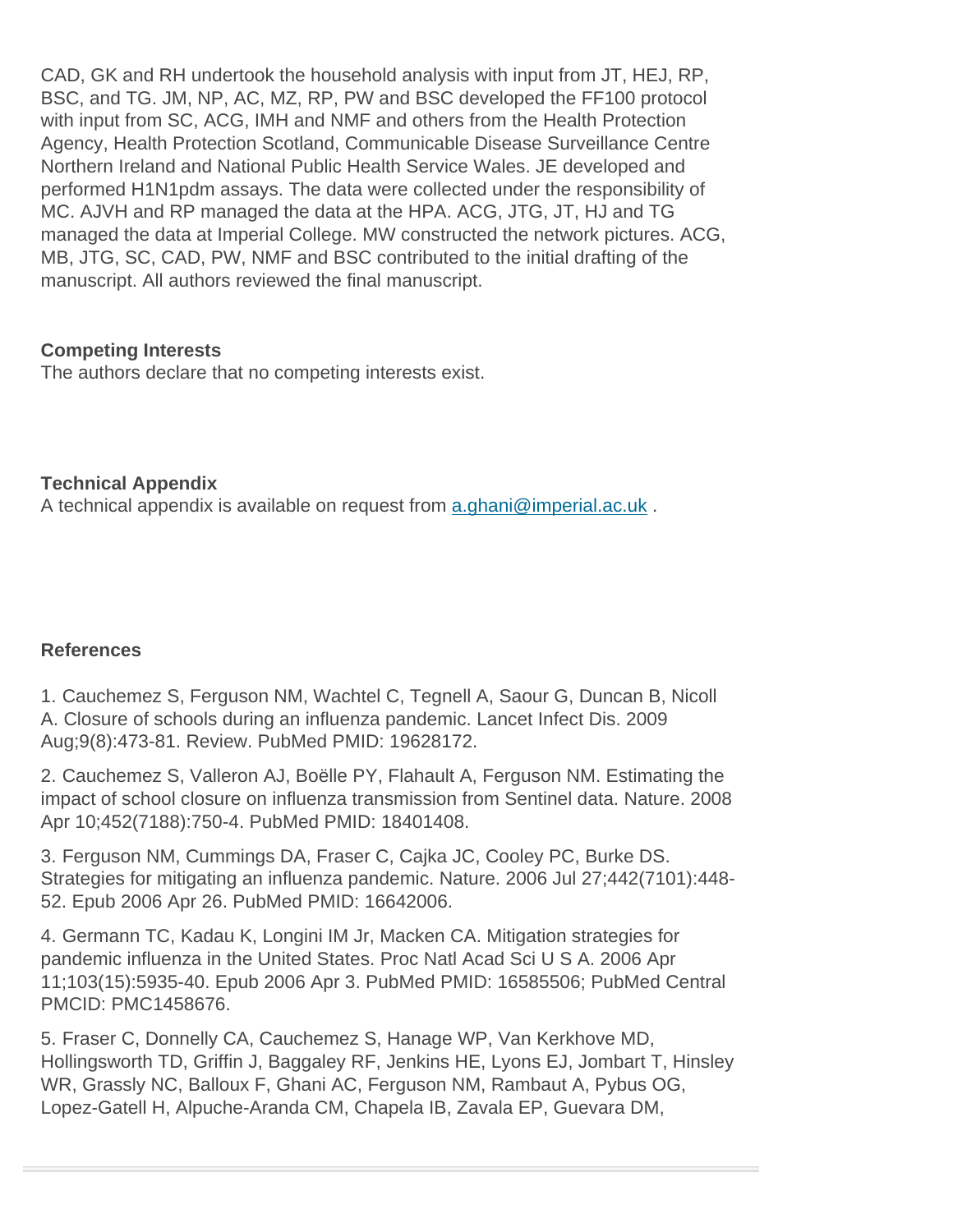Checchi F, Garcia E, Hugonnet S, Roth C; WHO Rapid Pandemic Assessment Collaboration. Pandemic potential of a strain of influenza A (H1N1): early findings. Science. 2009 Jun 19;324(5934):1557-61. Epub 2009 May 11. PubMed PMID: 19433588.

6. Pourbohloul B, Ahued A, Davoudi B, Meza R, Meyers LA, Skowronski DM, Villaseñor I, Galván F, Cravioto P, Earn DJ, Dushoff J, Fisman D, Edmunds WJ, Hupert N, Scarpino SV, Trujillo J, Lutzow M, Morales J, Contreras A, Chávez C, Patrick DM, Brunham RC. Initial human transmission dynamics of the pandemic (H1N1) 2009 virus in North America. Influenza Other Respi Viruses. 2009 Sep;3(5):215-22. PubMed PMID: 19702583.

7. Yang Y, Sugimoto JD, Halloran ME, Basta NE, Chao DL, Matrajt L, Potter G, Kenah E, Longini IM Jr. The transmissibility and control of pandemic influenza A (H1N1) virus. Science. 2009 Oct 30;326(5953):729-33. Epub 2009 Sep 10. PubMed PMID: 19745114.

8. Smith A, Coles S, Johnson S, Saldana L, Ihekweazu C, O'Moore E. An outbreak of influenza A(H1N1)v in a boarding school in South East England, May-June 2009. Euro Surveill. 2009 Jul 9;14(27). pii: 19263. PubMed PMID: 19589330.

9. Health Protection Agency West Midlands H1N1v Investigation Team. Preliminary descriptive epidemiology of a large school outbreak of influenza A(H1N1)v in the West Midlands, United Kingdom, May 2009. Euro Surveill. 2009 Jul 9;14(27). pii: 19264. PubMed PMID: 19589329.

10. Guinard A, Grout L, Durand C, Schwoebel V. Outbreak of influenza A(H1N1)v without travel history in a school in the Toulouse district, France, June 2009. Euro Surveill. 2009 Jul 9;14(27). pii: 19265. PubMed PMID: 19589328.

11. Health Protection Agency; Health Protection Scotland; National Public Health Service for Wales; HPA Northern Ireland Swine influenza investigation teams. Epidemiology of new influenza A (H1N1) virus infection, United Kingdom, April-June 2009. Euro Surveill. 2009 Jun 4;14(22). pii: 19232. PubMed PMID: 19497255.

12. Odaira F, Takahashi H, Toyokawa T, Tsuchihashi Y, Kodama T, Yahata Y, Sunagawa T, Taniguchi K, Okabe N. Assessment of secondary attack rate and effectiveness of antiviral prophylaxis among household contacts in an influenza A(H1N1)v outbreak in Kobe, Japan, May-June 2009. Euro Surveill. 2009 Sep 3;14(35). pii: 19320. PubMed PMID: 19728982.

13. Hancock K, Veguilla V, Lu X, Zhong W, Butler EN, Sun H, Liu F, Dong L, Devos JR, Gargiullo PM, Brammer TL, Cox NJ, Tumpey TM, Katz JM. Cross-Reactive Antibody Responses to the 2009 Pandemic H1N1 Influenza Virus. N Engl J Med. 2009 Sep 10. [Epub ahead of print] PubMed PMID: 19745214.

14. Curran MD, Ellis JS, Wreghitt TG, Zambon MC. Establishment of a UK National Influenza H5 Laboratory Network. J Med Microbiol. 2007 Oct;56(Pt 10):1263-7. Review. PubMed PMID: 17893159.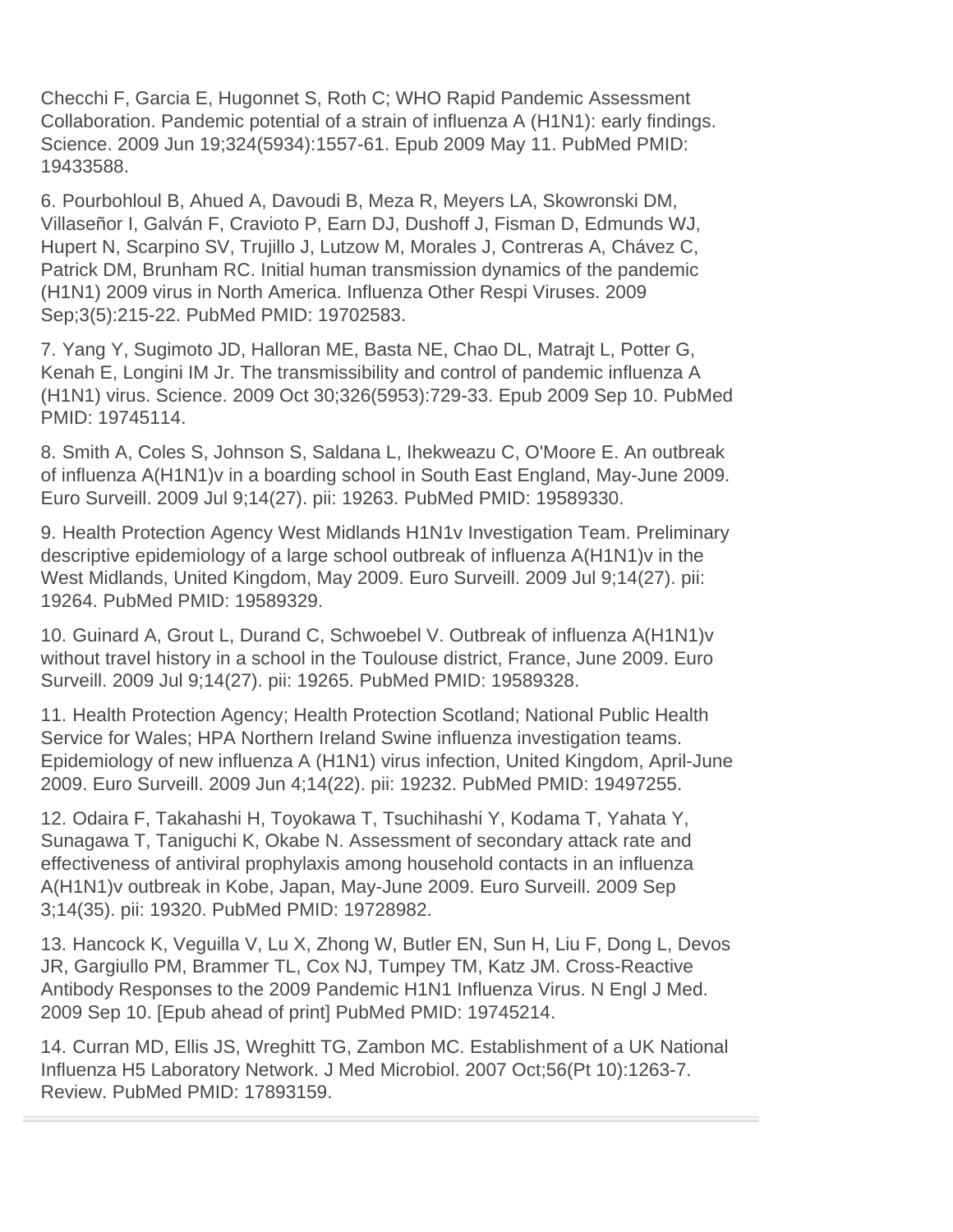15.15. Ellis J, Iturriza M, Allen R, Bermingham A, Brown K, Gray J, Brown D. Evaluation of four real-time PCR assays for detection of influenza A(H1N1)v viruses. Euro Surveill. 2009 Jun 4;14(22). pii: 19230. PubMed PMID: 19497254.

16. Health Protection Agency and Health Protection Scotland New Influenza A(H1N1) Investigation Teams. Epidemiology of new influenza A(H1N1) in the United Kingdom, April-May 2009. Euro Surveill. 2009 May 14;14(19). pii: 19213. PubMed PMID: 19442403.

17. Wallinga J, Lipsitch M. How generation intervals shape the relationship between growth rates and reproductive numbers. Proc Biol Sci. 2007 Feb 22;274(1609):599- 604. PubMed PMID: 17476782; PubMed Central PMCID: PMC1766383.

18. Farrington CP, Whitaker HJ (2003) Estimation of effective reproduction numbers for infectious diseases using serological survey data. Biostatistics 4: 621-632.

19. Wallinga J, Lipsitch M. How generation intervals shape the relationship between growth rates and reproductive numbers. Proc Biol Sci. 2007 Feb 22;274(1609):599- 604. PubMed PMID: 17476782; PubMed Central PMCID: PMC1766383.

20. Cauchemez S, Boëlle PY, Thomas G, Valleron AJ. Estimating in real time the efficacy of measures to control emerging communicable diseases. Am J Epidemiol. 2006 Sep 15;164(6):591-7. Epub 2006 Aug 3. PubMed PMID: 16887892.

21. http://www.statistics.gov.uk/statbase/Product.asp?vlnk=14013 [accessed June 2009]

22. Cauchemez S, Donnelly CA, Reed C, Ghani AC, Fraser C, Kent CK, Finelli L, Ferguson NM (2009). Transmission of novel influenza A (H1N1) virus in households in the USA. New England Journal of Medicine, in press.

23. Lessler J, Cummings DA, Fishman S, Vora A, Burke DS. Transmissibility of swine flu at Fort Dix, 1976. J R Soc Interface. 2007 Aug 22;4(15):755-62. PubMed PMID: 17412677; PubMed Central PMCID: PMC2373398.

24. Welliver R, Monto AS, Carewicz O, Schatteman E, Hassman M, Hedrick J, Jackson HC, Huson L, Ward P, Oxford JS; Oseltamivir Post Exposure Prophylaxis Investigator Group. Effectiveness of oseltamivir in preventing influenza in household contacts: a randomized controlled trial. JAMA. 2001 Feb 14;285(6):748-54. PubMed PMID: 11176912.

25. Hayden FG, Belshe R, Villanueva C, Lanno R, Hughes C, Small I, Dutkowski R, Ward P, Carr J. Management of influenza in households: a prospective, randomized comparison of oseltamivir treatment with or without postexposure prophylaxis. J Infect Dis. 2004 Feb 1;189(3):440-9. Epub 2004 Jan 26. PubMed PMID: 14745701.

26. Halloran ME, Hayden FG, Yang Y, Longini IM Jr, Monto AS. Antiviral effects on influenza viral transmission and pathogenicity: observations from household-based trials. Am J Epidemiol. 2007 Jan 15;165(2):212-21. Epub 2006 Nov 6. PubMed PMID: 17088311.